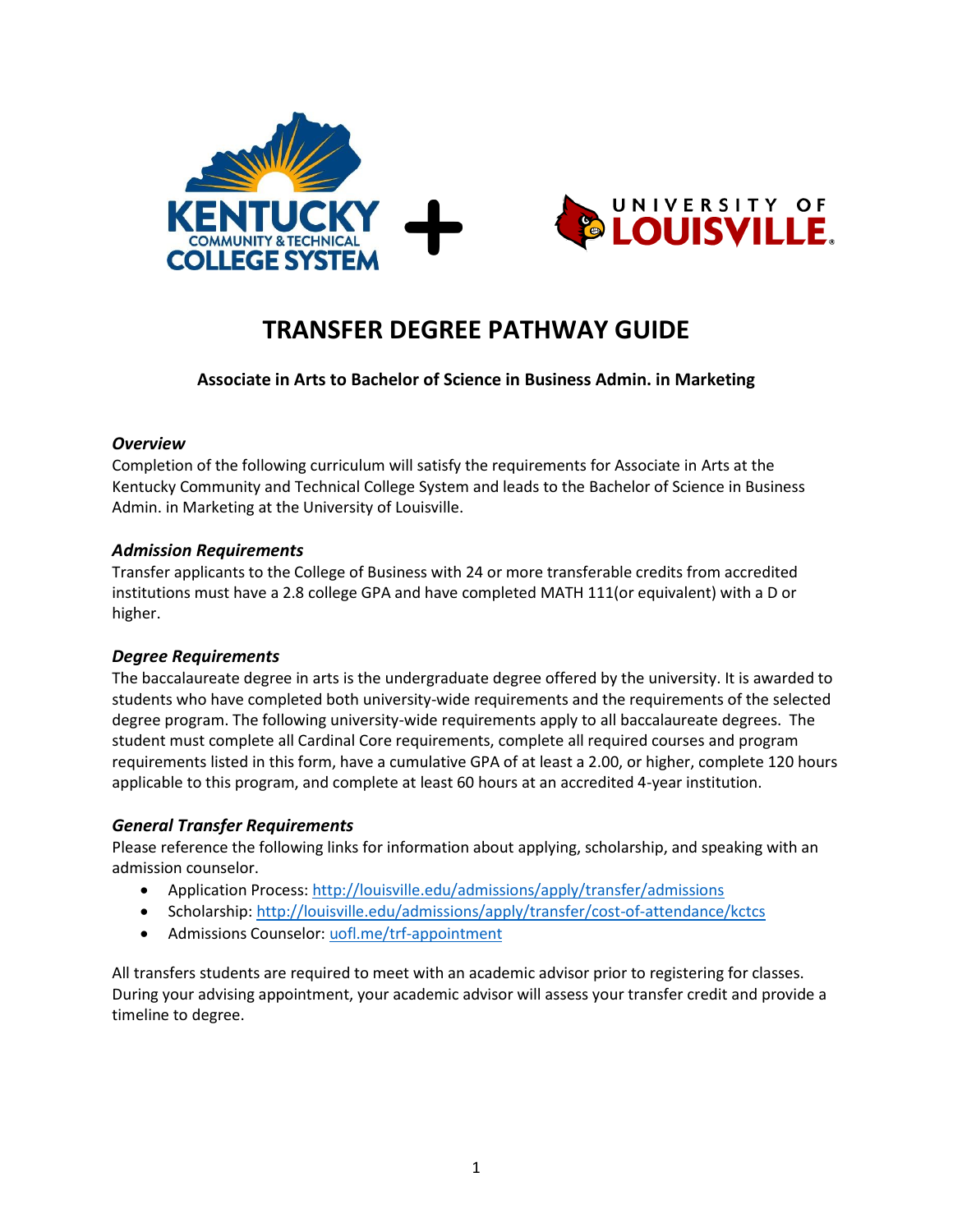## **Associate of Art to Bachelor of Science in Business Admin. in Marketing**

## **Kentucky Community and Technical College System**

| <b>KCTCS</b><br>Course | <b>Course or Category</b>                      | <b>Credits</b> | UofL<br>Course               | <b>Completed</b> |
|------------------------|------------------------------------------------|----------------|------------------------------|------------------|
| <b>ENG 101</b>         | <b>Written Communication I</b>                 | 3              | <b>ENGL 101</b>              |                  |
| <b>ENG 102</b>         | <b>Written Communication II</b>                | 3              | <b>ENGL 102</b>              |                  |
| <b>COM 181</b>         | <b>Public Speaking</b>                         | 3              | <b>COMM 111</b>              |                  |
| <b>ECO 201</b>         | Principles of Microeconomics                   | 3              | <b>ECON 201</b>              |                  |
| <b>ECO 202</b>         | <b>Principles of Macroeconomics</b>            | 3              | <b>ECON 202</b>              |                  |
| TBS XXX                | Social Behavioral Science*                     | 3              | <b>SB XXX</b>                |                  |
| <b>HIS XXX</b>         | Recommend- HIS 101, 102, 108 or 109            | 3              | HIST 101, 102,<br>211 or 212 |                  |
| TBS XXX                | Arts and Humanities*                           | 3              | TBD XXX                      |                  |
| TBS XXX                | Science w/lab                                  | 4              | TBD XXX                      |                  |
| <b>MAT 150</b>         | College Algebra                                | 3              | <b>MATH 111</b>              |                  |
| <b>STA 220</b>         | Statistics**                                   | 3              | <b>MATH 109</b>              |                  |
|                        | <b>Subtotal General Education Core Courses</b> | 34             |                              |                  |

#### **Category 1: KCTCS General Education Core Requirements (34 hours)**

TBS XXX means to be selected by KCTCS student.

\*One of these courses must be selected from the KCTCS identified Cultural Studies course list, indicate by placing (CS) next to the course name in Category 1 or 2 table.

\*\* MAT 150 is the pre-requisite for STA 220

#### **Category 2: KCTCS AA Requirements (6 hours)**

| <b>KCTCS</b><br>Course | <b>Course or Category</b>                 | <b>Credits</b> | UofL<br>Course     | Completed |
|------------------------|-------------------------------------------|----------------|--------------------|-----------|
| PHI XXX                | Ethics-PHI 130 or PHI 150                 |                | PHIL 321 or<br>225 |           |
| TBS XXX                | A/H, S/B or FL Gen Ed-cultural studies    |                | TBD XXX            |           |
|                        | <b>Subtotal AA/AS Requirement Courses</b> |                |                    |           |

#### **Category 3: KCTCS Electives (21 hours)**

| <b>KCTCS</b><br><b>Course</b> | <b>Course or Category</b>                | <b>Credits</b> | <b>UofL</b><br><b>Course</b> | <b>Completed</b> |
|-------------------------------|------------------------------------------|----------------|------------------------------|------------------|
| <b>CIT 105</b>                | Digital Literacy or IC3 Fast Track Test* | $0 - 3$        | Elective                     |                  |
| <b>FYE 105</b>                | First-Year Experience                    | 3              | <b>GEN 101</b>               |                  |
| ACC 201                       | <b>Financial Accounting</b>              | 3              | <b>ACCT 201</b>              |                  |
| <b>ACC 202</b>                | <b>Managerial Accounting</b>             | 3              | <b>ACCT 202</b>              |                  |
| <b>MAT 170</b>                | <b>Brief Calculus with Applications</b>  | 3              | <b>MATH 180</b>              |                  |
| <b>BAS 267</b>                | Intro to Business Law                    | 3              | <b>CLAW 301</b>              |                  |
| TBS XXX                       | Any College Level Course                 | 3              | Elective                     |                  |
|                               | <b>Subtotal Elective Courses</b>         | 21             |                              |                  |
|                               | <b>TOTAL Associate Degree Hours</b>      | 61             |                              |                  |